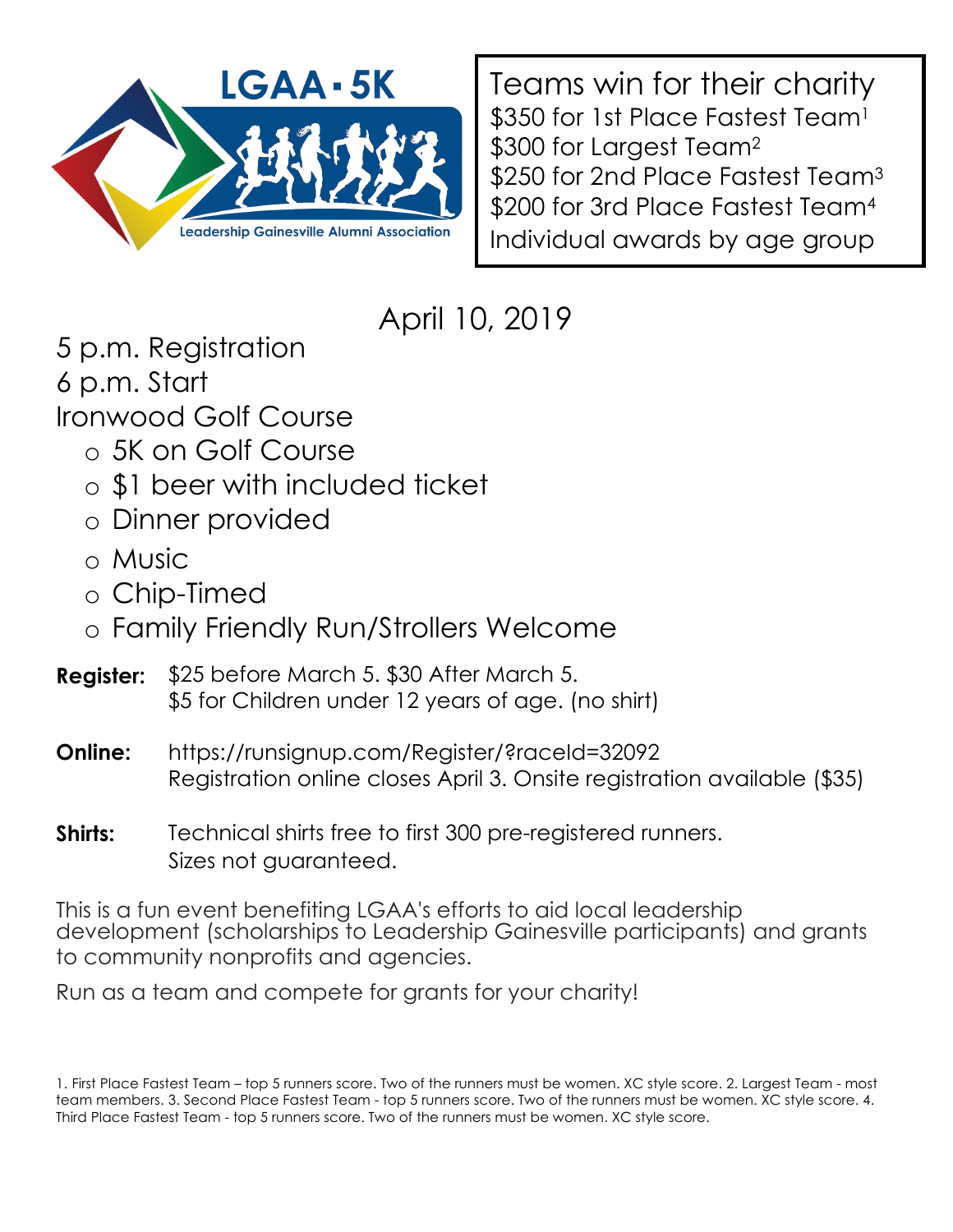# **LGAA 5K Sponsorship Packages**

# **Title Sponsorship**

#### **\$1,500**

- Your business name would be on all marketing materials as follows: "LGAA 5K Corporate Challenge Presented by <insert your name>."
- Opportunity to speak at the event for 5 minutes
- 10 free race entries and t-shirts
- Marketing materials where your name would be present:
	- o Any PSA's (Radio, TV, Print/Social Media
	- o Run Registration Webite
	- o Electronic Communications
	- o LGAA Website
	- o Name prominently displayed on race t-shirt

## **T-Shirt Sponsorship**

## **\$1,000**

- Your business name would be on select marketing materials as follows: "T-shirt brought to you by <your name>."
- Marketing materials where your name would be present:
	- o Print PSA
	- $\circ$  T-shirt
	- o Electronic Communications
	- o Website
- A representative from your company be introduced and invited to say a few words
- 8 free race entries and t-shirts

**Your donation is tax deductible.** LGAA is a nonprofit 501(c)(3) charitable organization. Your financial contribution of cash, stock or other property is tax deductible to the fullest extent allowed by law.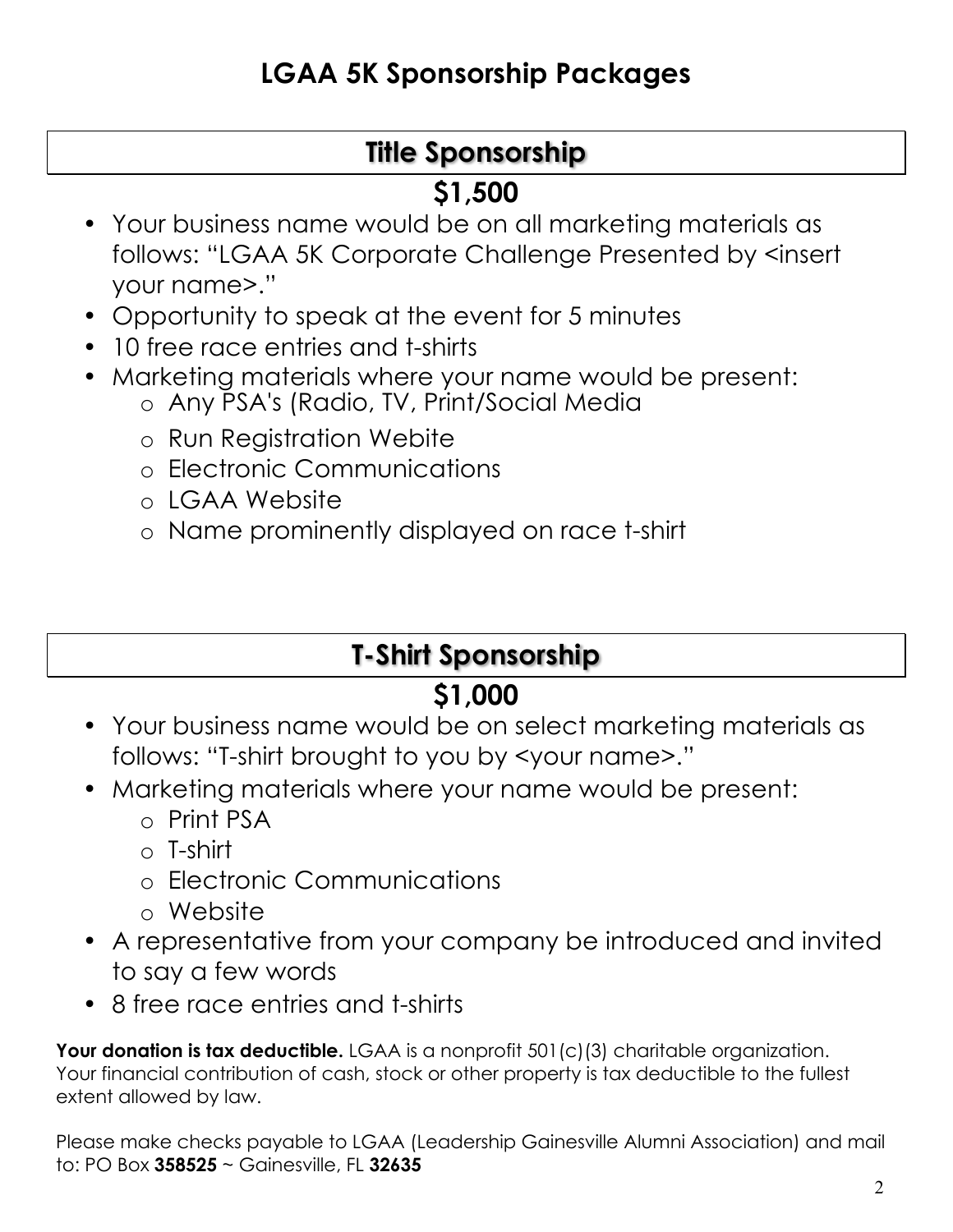## **Community Grant Sponsor**

# **\$500**

- Marketing materials where your name would be present:
	- o T-Shirt
	- o Electronic Communications
	- o Website
	- o Thanked at event on speaker
- 5 free race entries and t-shirts

#### **Corporate Partner Sponsorship**

# **\$250**

- Marketing materials where your name would be present:
	- o T-Shirt
	- o Website
	- o Thanked at event on speaker

# **Booth Display**

# **\$250**

- Set up a table or tent at the event to promote your business
- Give out flyers
- Provide free services
- BBQ meal included for exhibitor
- Name on shirt if logo provided in time before shirts go to print

## **Community Leader Sponsorship**

## **\$150**

- Marketing materials where your name would be present:
	- o Thanked at event
	- o Website recognition

**Your donation is tax deductible.** LGAA is a nonprofit 501(c)(3) charitable organization. Your financial contribution of cash, stock or other property is tax deductible to the fullest extent allowed by law.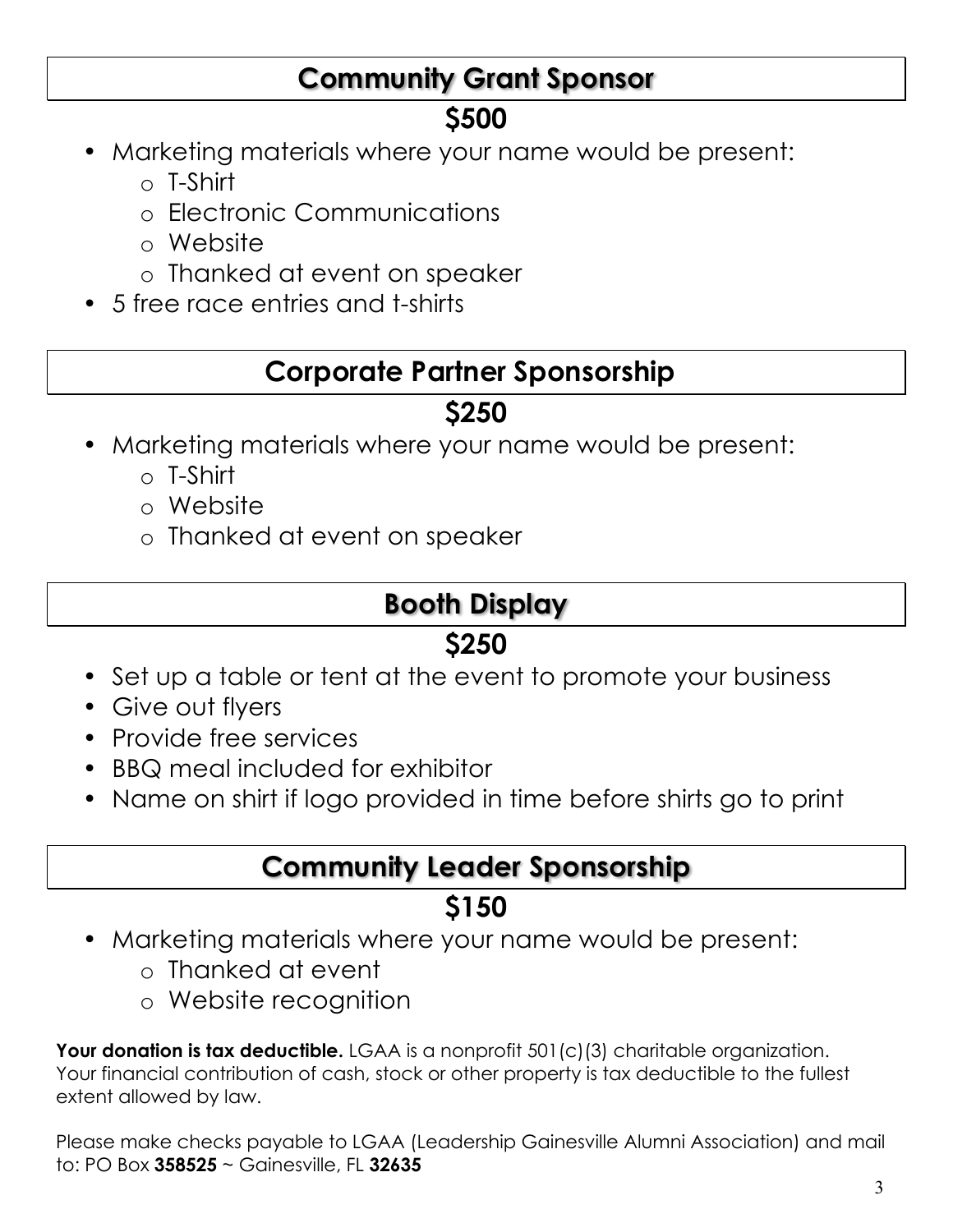# **In-Kind Sponsorship Packages**

## **Food In-Kind Sponsor - Claimed by PDQ**

- Your name will be displayed on the bar at the event as "Dinner provided by XXXX."
- Your name will be featured in the program at the event and in all announcements.
- Estimated \$1000 investment
- Prominent placement on t-shirt and promotional materials

#### **Music Sponsor**

- Your name will be featured as "Music compliments of XXX" on all signs.
- Sign by the music area.
- Name on shirt if provided in time for going to print.

**Your donation is tax deductible.** LGAA is a nonprofit 501(c)(3) charitable organization. Your financial contribution of cash, stock or other property is tax deductible to the fullest extent allowed by law.